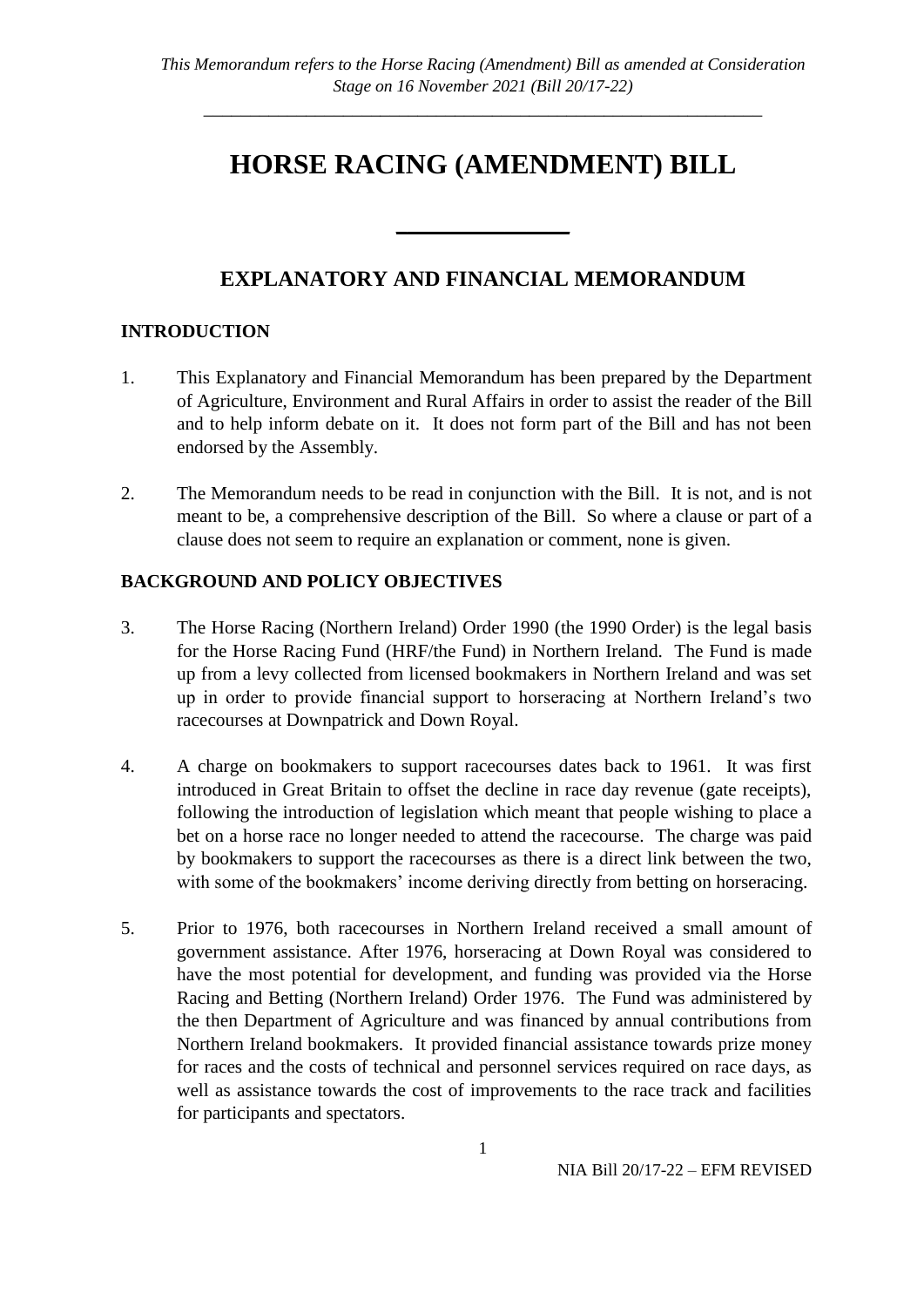- 6. The 1990 Order extended the scope of the HRF to include both of Northern Ireland's racecourses, and narrowed the range of assistance it could provide to prize money for races, the costs of technical and personnel services required on race days and purposes to ensure the safety of spectators at race meetings or the proper conduct of racing. Under this legislation, licensed bookmakers in Northern Ireland pay an annual levy, which the Department is required to disburse to the two beneficiaries named in the legislation – Downpatrick Race club (the Company) and the Governor and Freeman of the Corporation of Horse Breeders, (the Corporation) – as the operators of horse racecourses "in the vicinity of the Maze and at Downpatrick, in the County of Down".
- 7. The Corporation no longer operates at the Maze (also referred to as Down Royal), and as a result payments from the HRF to the racecourse ceased in 2019. In addition, no payments from the Fund have been possible to Downpatrick Race Club since 2019, while the Department sought EU State Aid approval for the Fund.
- 8. Therefore the policy objective is to allow for the reinstatement of payments from the Fund, in support of the two racecourses at the Maze and Downpatrick, as soon as is practicable.

## **CONSULTATION**

- 9. Consultation on a proposal to amend the 1990 Order launched on 12 May 2020 and closed on 25 June 2020. Notification of the consultation was sent to 215 individuals and organisations, including key interested parties, as well as Section 75 groups and other statutory consultees. Key interested parties included representatives of the two Northern Ireland racecourses and organisations with a more general interest in equine issues. The consultation was published on the Department's website and on Citizen Space and was publicised on a number of occasions via social media. Officials met with a number of key industry representatives to explain the background to the consultation and to set out the legislative process.
- 10. The consultation focused on the proposed specific amendment to the 1990 Order, which would amend the named beneficiaries of the Fund. While outside the scope of the consultation, an opportunity was also provided for stakeholders to submit comments on the wider operation of the Fund and support of horseracing in Northern Ireland.
- 11. Eleven written responses to the consultation were received.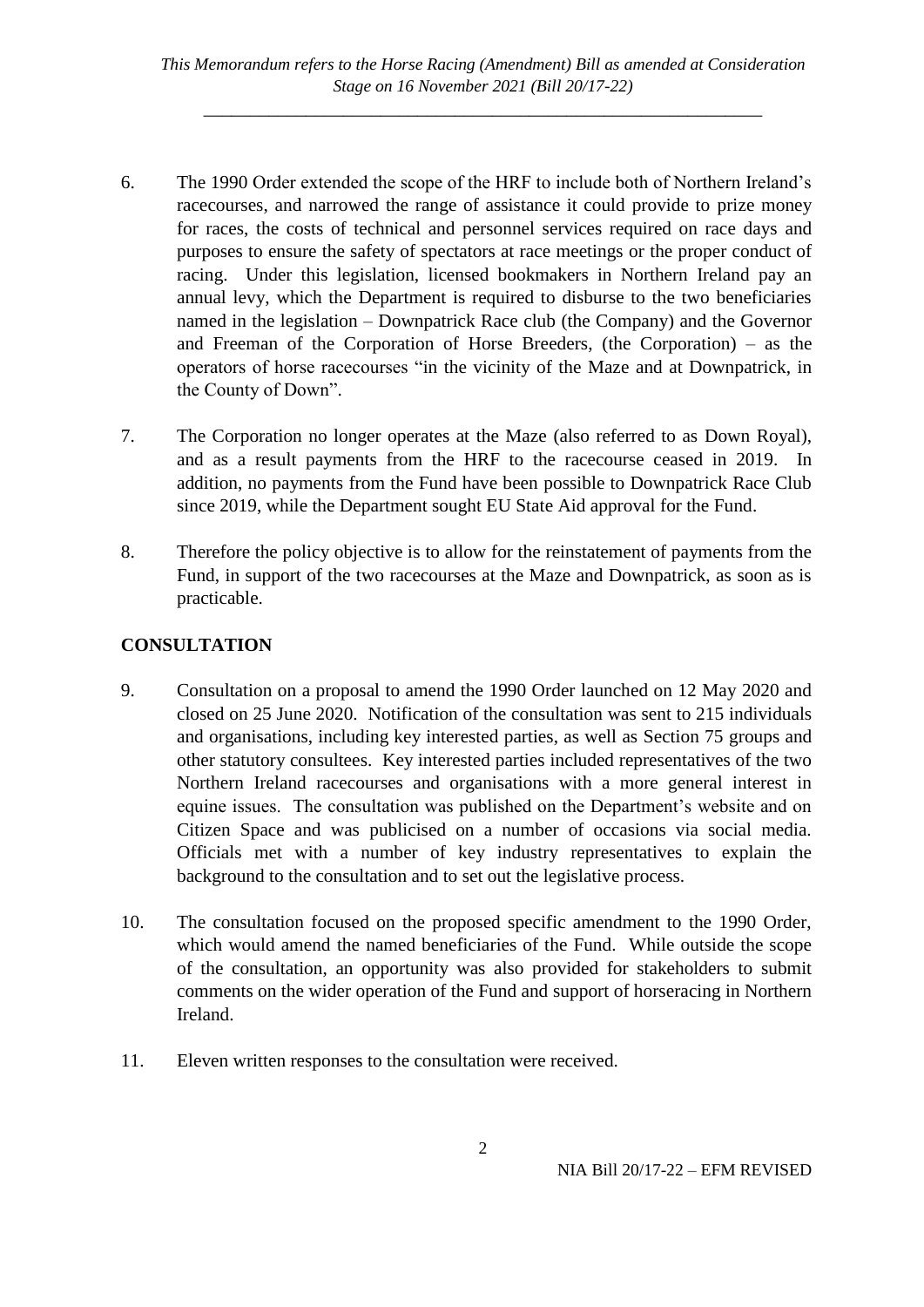12. A summary of the outcome of the consultation and the Department's response to the comments can be found at [https://www.daera-ni.gov.uk/publications/summary](https://www.daera-ni.gov.uk/publications/summary-consultation-responses-amendment-horse-racing-northern-ireland-order-1990)[consultation-responses-amendment-horse-racing-northern-ireland-order-1990.](https://www.daera-ni.gov.uk/publications/summary-consultation-responses-amendment-horse-racing-northern-ireland-order-1990)

#### **OPTIONS CONSIDERED**

13. Three options were considered.

#### **Option 1: Do Nothing.**

- 14. This option would retain the Corporation as a named beneficiary of the HRF meaning payments cannot be made from the Fund for the benefit of Down Royal. This means the legislation continues to allow for only one of Northern Ireland's racecourses to be eligible for payments from the Fund under the 1990 Order.
- 15. However, as payments made to only one racecourse could have an impact on fair competition in the horseracing sector in Northern Ireland, no payments could be made from the Fund in this option to either racecourse. This does not therefore meet the policy objective.

## **Option 2: Amend the 1990 Order as soon as possible to change the named operator at Down Royal.**

16. The new operator of Down Royal has been unable to draw funds from the HRF since it took over management of the racecourse on 1 January 2019, as it is not specifically named in the 1990 Order as a beneficiary of the Fund. This option will ensure the Fund is available to all current participants in horseracing in Northern Ireland and therefore ensure fair competition, making it possible to resume support to both Down Royal and Downpatrick from the Fund. This meets the policy objective of ensuring payments from the Fund to the racecourses can be reinstated as soon as possible.

## **Option 3: Carry out a fundamental review of the 1990 Order.**

- 17. With this option, a fundamental review would be carried out to explore future options for the HRF. Consultation respondents provided comments in relation to a wider review of the Fund that could be used as the basis of any review. There are number of cross-cutting issues that would need to be addressed and as such this would take time to complete.
- 18. Under this option, no payments from the HRF would be made until the review is complete, and it does not therefore meet the policy objective.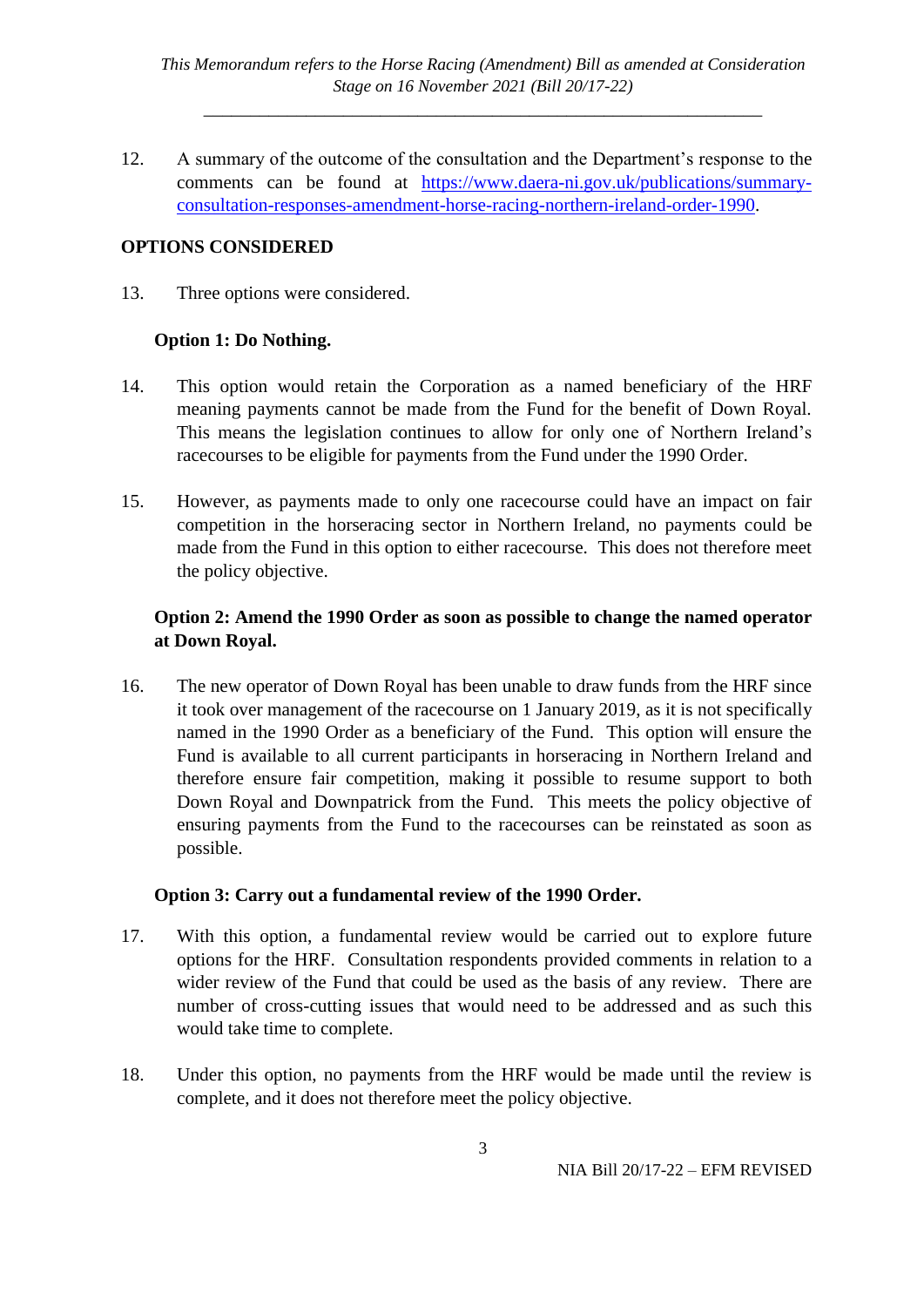19. Only Option 2 ensures that payments from the Fund can be re-instated quickly in support of the two racecourses, and is therefore the preferred option.

#### **OVERVIEW**

20. The Bill has 7 clauses which amend the Horse Racing (Northern Ireland) Order 1990 to change the defined beneficiaries of the Fund.

#### **COMMENTARY ON CLAUSES**

#### **Amendment of the Horse Racing (Northern Ireland) Order 1990**

#### **Clause 1 – Horse racecourse operators**

This clause amends Article 2 of the 1990 Order, by omitting definitions of "the Company" and "the Corporation". The clause inserts a definition "horse racecourse operator" as Downpatrick Race Club and Down Royal Park Racecourse Limited. These are the current operators of the racecourses at Down Royal and Downpatrick. Clause 1 also provides that the definition of "horse racecourse operator" can be amended by regulations, but only with the approval by resolution of the Assembly.

#### **Clause 2 – Horse Racing Fund**

This clause amends Article 3 of the 1990 Order to take account of the amendment made by Clause 1, which inserted the definition of a horse racecourse operator to ensure that Fund will be used for assisting the operation and development of horse racecourses in the vicinity of the Maze and Downpatrick, in the County of Down. This clause also requires the horse racecourse operators to submit a statement of their proposed budget and expenditure plans for the following year to the Department on or before 31st October of each year. A new paragraph (4A) is inserted which allows each racecourse operator to submit their statement either on its own or together with any other horse racecourse operator. Finally, this clause omits paragraph (6) to remove a reference to an organisation that no longer exists.

#### **Clause 3 – Minor and consequential amendments**

This clause amends Article 2(2) of the 1990 Order (Interpretation), to omit the definition of "modify" as the term is only used in Article 11 of the Order, which is omitted by the Bill. This clause also makes amendments to the 1990 Order to replace references to "the Corporation" and "the Company" with appropriate references to a "horse racecourse operator". Finally, this clause omits Article 11 of, and paragraphs 5 and 6 of Schedule 1, to the 1990 Order, which concerned rules and bye-laws of the Corporation and are no longer required.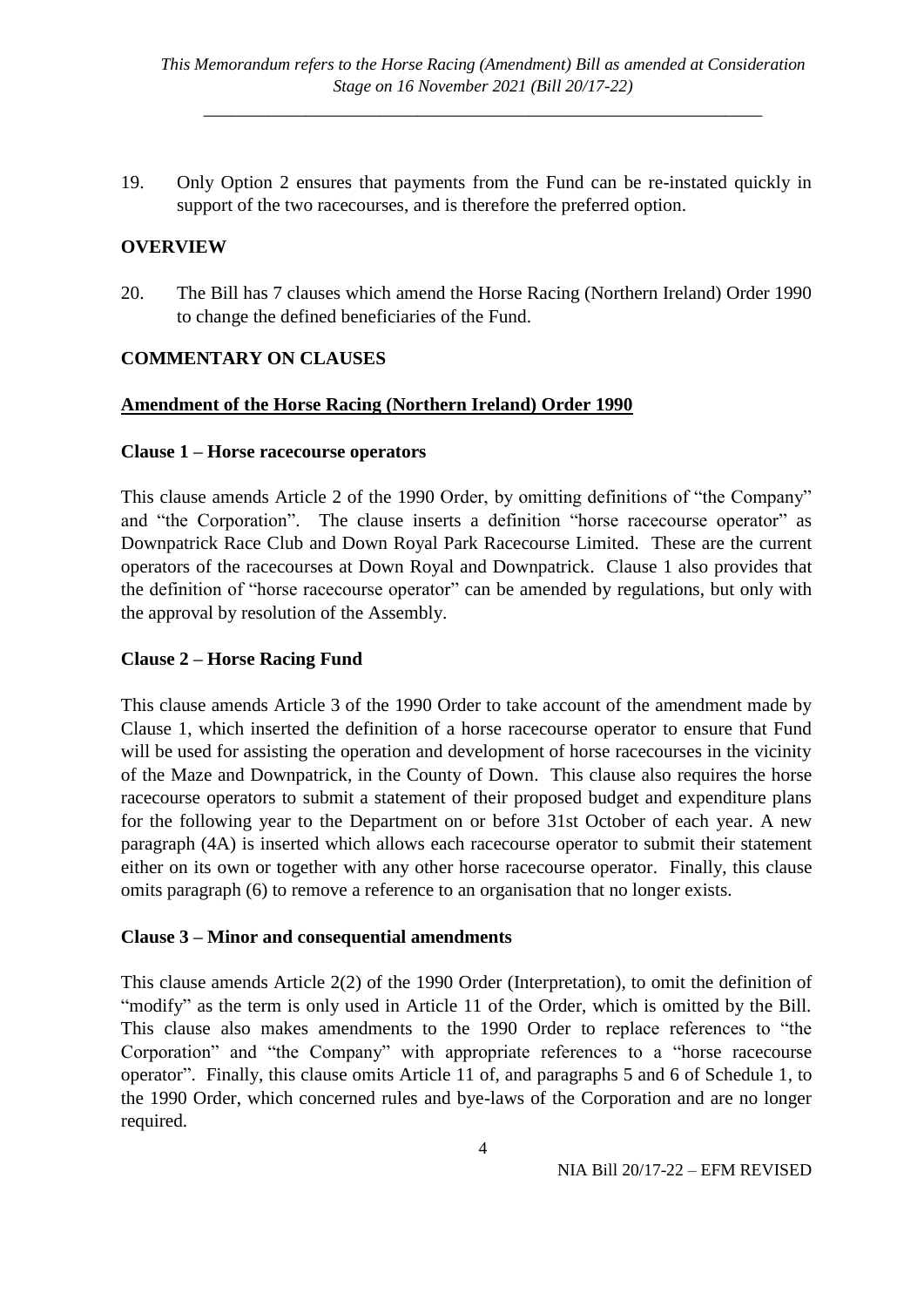## **Clause 5 – Transitional and supplementary provision**

This clause requires the operators at Down Royal to submit a statement of expenditure for 2021. This clause also requires horse racecourse operators to submit a statement containing (a) expenditure for the period beginning 1 January 2022 and ending on the day the horse racecourse operator submits the statement, and (b) the budget and expenditure plans for the period beginning the day after the statement is submitted and ending on 31 December 2022, if they have not submitted a statement under Article 3(4) of the 1990 Order for 2022. Each of these statements must be submitted in the two weeks following Royal Assent. Finally, clause 5 makes a series of consequential modifications to the 1990 Order, including modifications providing that the deadline for horse racecourse operators and the Department to prepare audited accounts relating to the year ending December 2021 shall be June 2022.

## **FINANCIAL EFFECTS OF THE BILL**

- 21. Licensed bookmakers in Northern Ireland are required to make a payment into the Fund on an annual basis. The amount of this levy is amended from time to time via subordinate legislation after consultation with stakeholders, and with agreement of the Department of Finance. This is not affected by this Bill.
- 22. Under the 1990 Order, the financial assistance from the Fund comprises of payments
	- i. to provide or supplement prize money;
	- ii. to provide or improve technical or other services, being services with respect to the operation of racing;
	- iii. for other purposes to ensure the safety of spectators at race meetings or the proper conduct of racing.

This is not affected by this Bill.

- 23. The 1990 Order also provides for expenses incurred by the Department in administering the Fund to be paid from the Fund. This is not impacted by the Bill and it will remain the same as it was before payments from the Fund ceased in 2019.
- 24. There are likely monetary benefits to related businesses as a result of horseracing being supported by the Fund. Many of those businesses are small businesses including local businesses that may benefit from trade generated by visitors and competitors attending race meetings.

## **HUMAN RIGHTS ISSUES**

25. The provisions of the Bill are compatible with the Convention on Human Rights.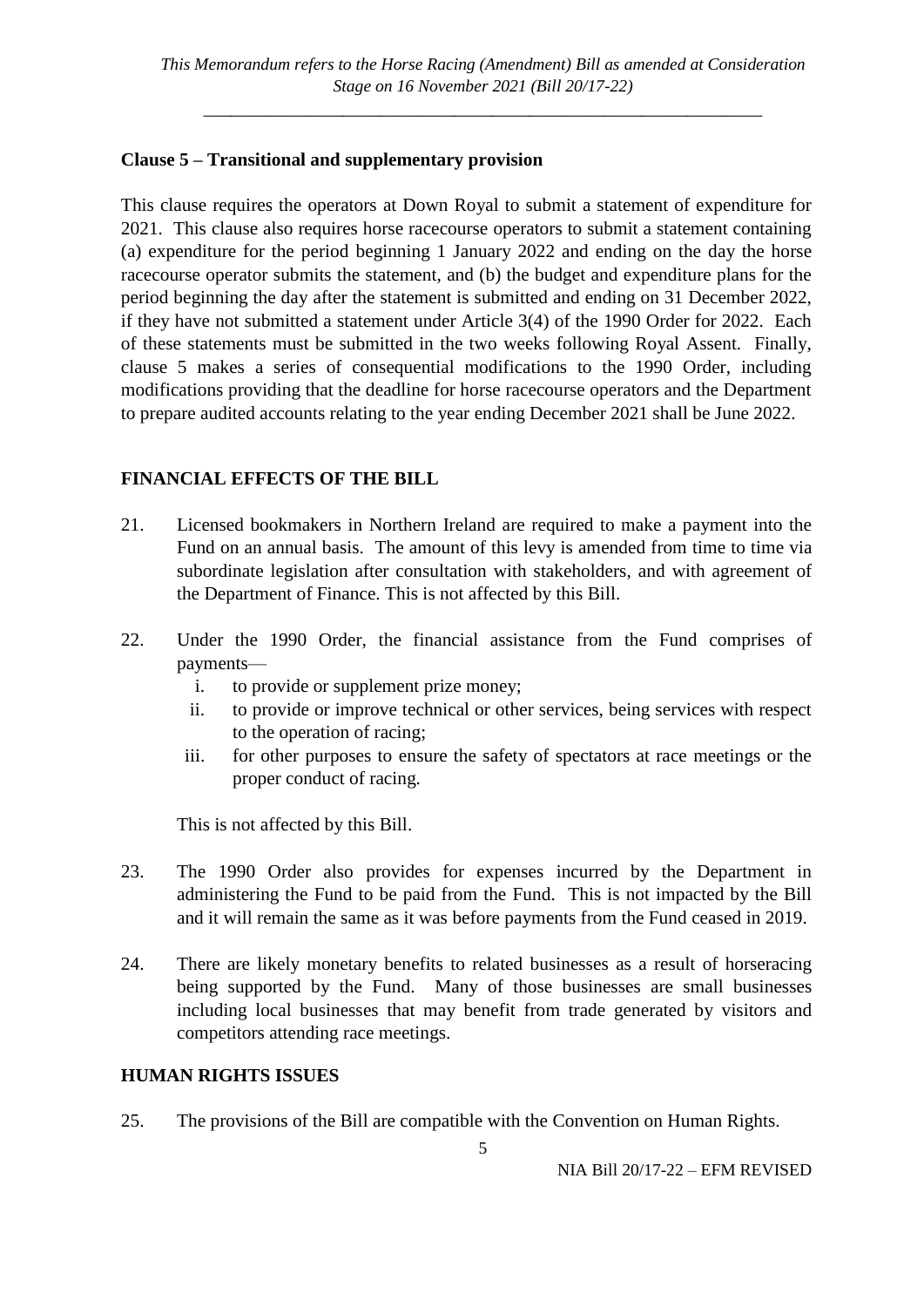## **EQUALITY IMPACT ASSESSMENT**

- 26. In accordance with its duty under Section 75 of the Northern Ireland Act 1998, the Department considered the policy proposal for the Bill for its impact on equality. It concluded that the Bill would have no differential impact on any of the specified groups.
- 27. The draft Equality Screen assessment can be viewed at [https://www.daera](https://www.daera-ni.gov.uk/publications/summary-consultation-responses-amendment-horse-racing-northern-ireland-order-1990)[ni.gov.uk/publications/summary-consultation-responses-amendment-horse-racing](https://www.daera-ni.gov.uk/publications/summary-consultation-responses-amendment-horse-racing-northern-ireland-order-1990)[northern-ireland-order-1990.](https://www.daera-ni.gov.uk/publications/summary-consultation-responses-amendment-horse-racing-northern-ireland-order-1990)

## **SUMMARY OF THE REGULATORY IMPACT ASSESSMENT**

- 28. The Bill has been assessed to determine any regulatory impact. The main beneficiaries are the two racecourses through drawdowns from the Fund, which allows the operators to continue to attract top competitors to meetings and make a positive impact on tourism in their respective areas.
- 29. There would be potential negative impact on businesses if these legislative changes were not made. Not making a change to the legislation may impact on the racecourses' ability to attract top competitors resulting in a downgrading of racing at the racecourses. This would have a negative impact on tourism in the areas.
- 30. The direct costs come from the bookmakers as they have a requirement to make levy payments and these are not affected by the Bill. The assessment is therefore that the Bill will have no significant regulatory impact.

## **DATA PROTECTION IMPACT ASSESSMENT/DATA PROTECTION BY DESIGN**

31. None required.

## **RURAL NEEDS IMPACT ASSESSMENT**

32. A Rural Needs Impact Assessment concluded that the Bill would have no negative rural impacts.

## **LEGISLATIVE COMPETENCE**

33. The Minister of Agriculture, Environment and Rural Affairs had made the following statement under section 9 of the Northern Ireland Act 1998: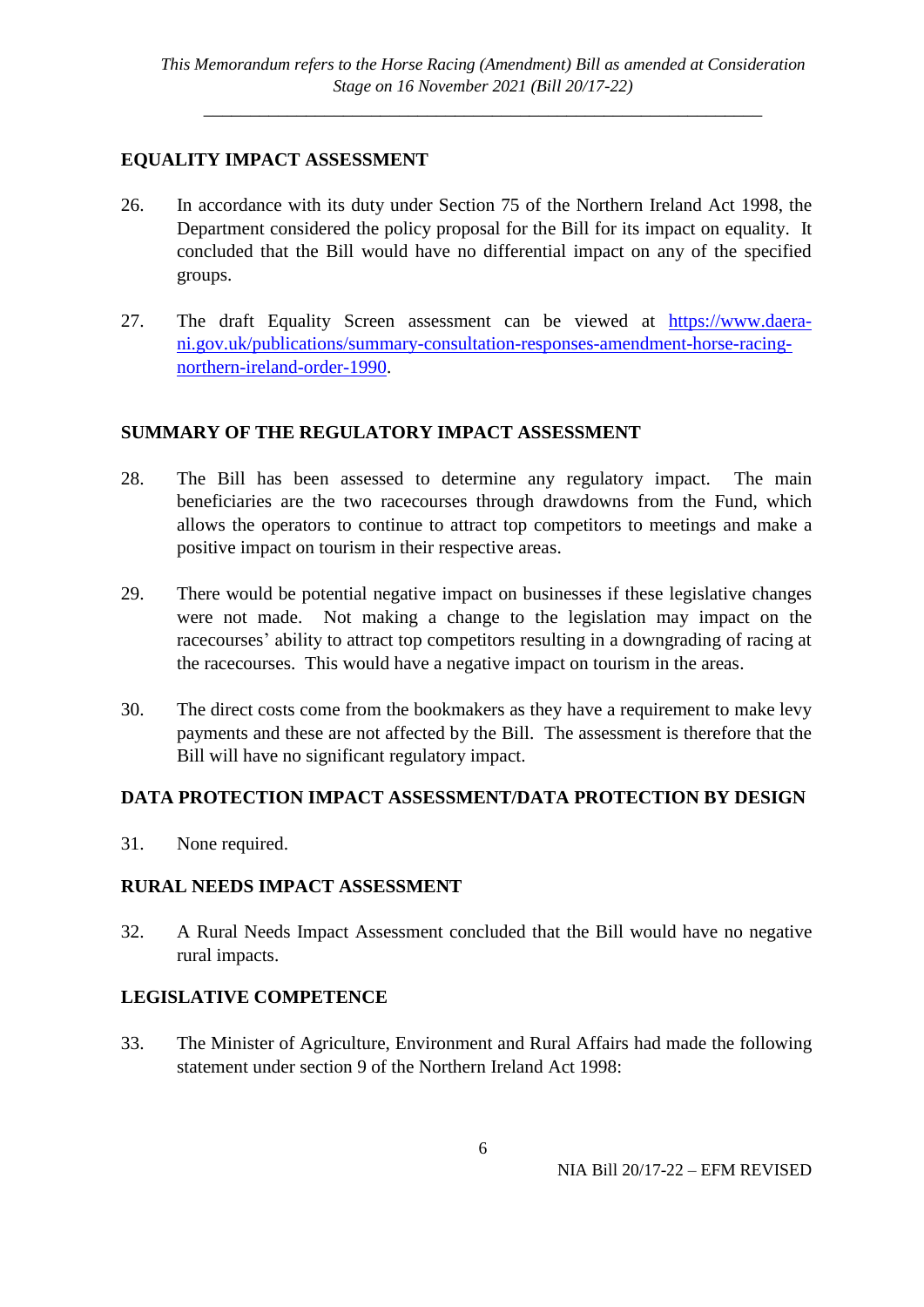*"In my view the Horse Racing (Amendment) Bill would be within the legislative competence of the Northern Ireland Assembly."*